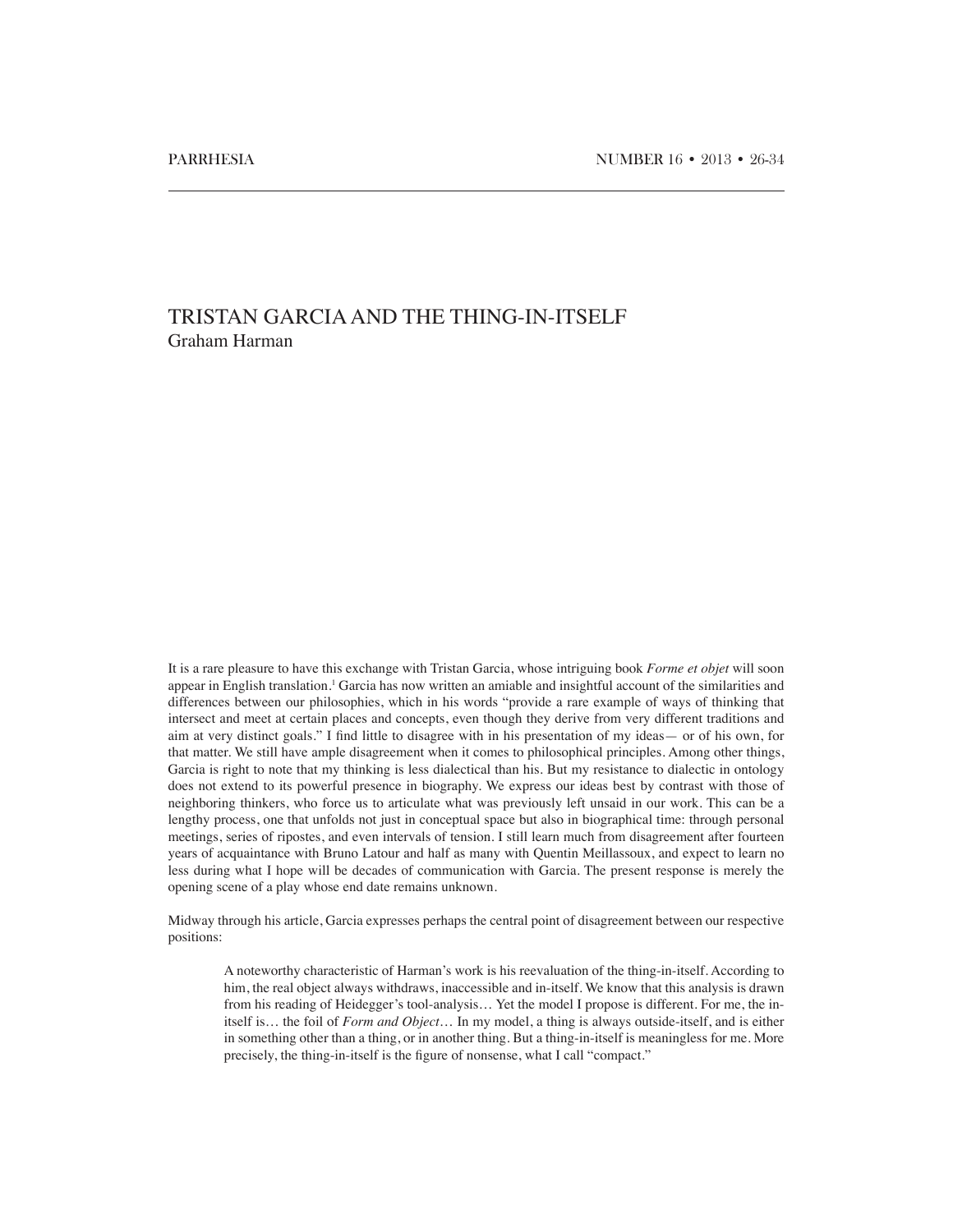Hence the title of my response: "Tristan Garcia and the Thing-in-Itself." Whereas Meillassoux and I simply disagree over who has the right concept of the in-itself (Meillassoux thinks it is that which can be mathematized, while for me this is a philosophical nightmare),<sup>2</sup> with Garcia there is basic disagreement as to whether the initself exists at all. The other differences between us perhaps boil down to this one alone. But to reach the point of seeing why, it may be useful if I briefly present object-oriented philosophy in my own words.

## 1. OBJECT-ORIENTED PHILOSOPHY: INSPIRATIONS AND NEIGHBORS

Garcia's philosophy and mine share, in differing ways, the commitment to a "flat ontology" able to speak of all things equally without prematurely reducing some to others. For this reason we have a shared admiration for the Austrian School of the latter decades of the nineteenth century and the early decades of the twentieth. Triggered by the charismatic teaching of Franz Brentano in Vienna, the Austrian School was long preoccupied with the status of objects. Edmund Husserl's phenomenology (with Martin Heidegger as its transformative crown prince) emerged in large part through Husserl's intellectual struggle with Brentano's brilliant Polish student Kazimierz Twardowski, whom Garcia mentions above.<sup>3</sup> Twardowski distinguished, far more clearly than Brentano, between an *object* outside the mind and a *content* inside the mind. After a long struggle with these ideas, Husserl countered by imploding both of these terms into the sphere of consciousness, with "object" becoming an ideal enduring unit and "content" becoming a series of shifting adumbrations of objects (*Abschattungen*). The orange intended by my consciousness is not outside the mind (as it is for Twardowski) but exists as a durable core beneath the various swirling profiles of the orange as it ripens or is turned in my hand. Object vs. content is no longer a struggle between the hidden outer world and the visible world of experience, but becomes a tension within the visible itself. The method of phenomenology is to disentangle these two poles from one another, so as to gain intuition into the essential features of the orange and all other objects: those attributes that an object cannot lose without becoming something else. Heidegger should be read as giving a basically *realist* critique of this method. Though Heidegger never escapes the Kantian correlation between thought and world, both composing half of any situation we can talk about, he would not treat the orange as simply an enduring core within the visible realm. For Heidegger there is always withdrawal (*Entzug*) behind all presence, and the name of what withdraws is Being. Heidegger's question of being must be seen as a fresh assault on the idealisms of Hegel and Husserl.4

Garcia's philosophical background, unlike mine, does not lie in phenomenology. He speaks of the "analytical and dialectical" origins of his thinking, and by "analytical" I believe he means nothing less than Anglo-American analytic philosophy, which has found numerous enthusiasts among Garcia's younger generation of French philosophers.<sup>5</sup> Garcia mentions Hegel and Wittgenstein among his chief influences. Yet there are Austrian roots to Garcia's thought about objects as well, as can be seen elsewhere in his radical defense of Alexius Meinong's *Gegenstandstheorie* against its famous dismissal at the hands of analytic heroes Bertrand Russell and Willard van Orman Quine.<sup>6</sup> In this respect, the debate between me and Garcia might be viewed less as a combat between my strange phenomenology and Garcia's strange analytic-dialectical standpoint than a delayed civil war within the Austrian School. For whereas Garcia defends an ontology even more inflationary than Meinong's, he claims that I betray flatness by making enduring commonsense objects more real than their specific incarnations at any given moment, not to mention more real than their own halves and thirds and even smaller portions. Or as Garcia puts it near the close of his essay:

Common sense objects populate the pages of Harman's work: cotton, diamond, unicorns, apples, hammers, Japanese ghosts, or the European community... I think that I seek to be equal with all things, to the point of losing the common sense of things. I think that Harman seeks to account for common sense objects, to the point of not considering everything equally as objects.

Though I would hardly use the term "common sense" to describe such objects as unicorns, Japanese ghosts, and the European community, the assessment is basically correct. Garcia rightly contrasts his view with my own when he adds: "My world is populated not only with football teams, words, ghosts, falsities, golden mountains,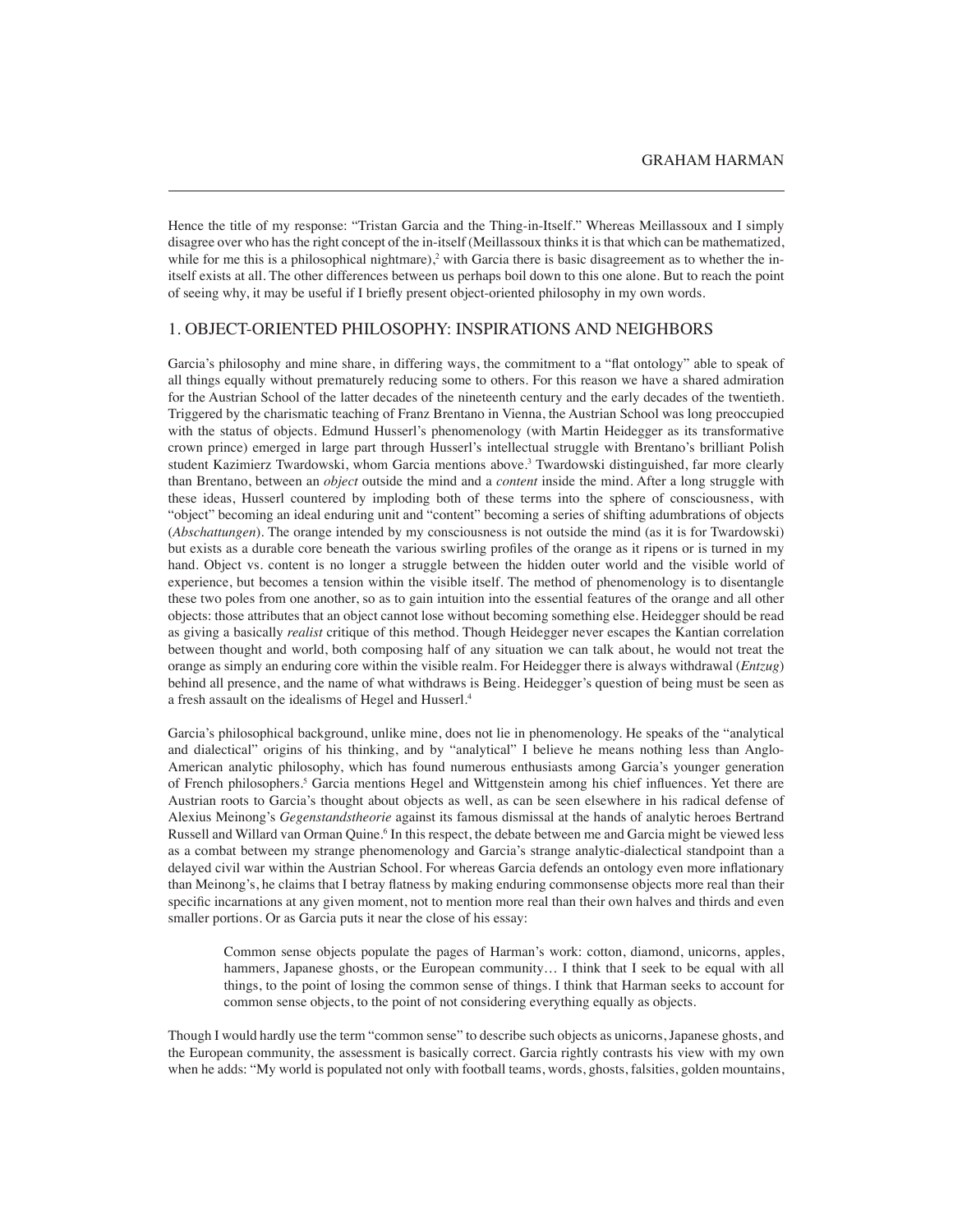## TRISTAN GARCIA AND THE THING-IN-ITSELF

and square circles, but also and above all parts of ghost fingers, and parts of parts, and parts of these parts at time *t*, and in the following moment, and the hundred moments before, and ten seconds before that."

Garcia is again correct in saying that "Harman's project derives in large part from the conflict within phenomenology between Husserl and Heidegger." Let's return briefly to that conflict between Husserl and Heidegger, so decisive for object-oriented philosophy.7 Recent scientistic philosophy gives Husserl a bad press due to the obvious (though oft-denied) idealism of his position. Phenomenology is grounded entirely in how entities *appear*, and this leaves only a subordinate role for the physical sciences, with their everincreasing roster of things and natural causes outside the mind. I gladly join scientistic philosophy in rejecting phenomenological *idealism* completely. Yet it would be mistaken to see Husserl as nothing but an idealist, since he is also an *object-oriented* idealist, however unlikely this combination may sound. Whereas the empiricist tradition treats objects as fictitious bundles that apparently serve as useless and deluded supports for more palpable qualities, Husserl is the first to treat objects as the *primary* ingredients of experience, and qualities as merely *secondary*. All the complaints by critics about Husserl's idealism, however justified, overlook the tension and drama he uncovered *within* the realm of phenomena, and its internal strife between intentional objects and intentional qualities. For various reasons, I prefer the terms *sensual* objects and *sensual* qualities, and Garcia follows my usage in referring to the "sensual" in his article above. This is one tension explored by object-oriented philosophy: the duel between sensual objects and sensual qualities, and Garcia is right that I identify this tension with *time*. The experience of time is that of sensual objects remaining relatively durable amidst swirling changes in their surface aspects. If such tension did not exist, it would never occur to anyone to speak of something called time.

That brings us to Heidegger. What bothered Heidegger was the priority that phenomenology granted to presence before the mind, or "presence-at-hand" (*Vorhandenheit*).8 In his fateful tool-analysis —first presented to students in 1919, but published only in 1927— he showed that for the most part entities are silently relied upon or taken for granted rather than present to the mind. The fact that we are not usually conscious of our bodily organs or atmospheric oxygen does not change the fact that they were there all along, providing cryptic support for whatever is explicitly present. Reality tends to become present only when something goes wrong: when it breaks, when it turns up missing. The cosmos is a constant reversal between absence and presence, veiled and unveiled, concealed and revealed, ready-to-hand and present-at-hand. This difference between being and beings is known by the technical name "the ontological difference"; unfortunately, Heidegger uses it for two distinct purposes, leading to widespread confusion. In one sense the ontological difference means the key insight just described: there is always something deeper than phenomenal presence, something hidden that occasionally erupts into presence. But in a second and completely different sense, Heidegger uses "ontological difference" to refer to the distinction between the one and the many. Unlike the visible world with its plethora of individual beings, withdrawn being supposedly harbors no plurality.

For this reason, Heidegger's contempt for presence often takes the form of a general contempt for individual beings. This remains true even in his later reflections on "the thing," since one dimension of every thing for Heidegger is "earth," and he seems to recognize one and the same earth at the basis of all his varying exmples of bridges, jugs, temples, and indeed all specific entities.<sup>9</sup> Without arguing the point in detail here, unified earth and unified being are philosophically untenable. What really withdraw in Heidegger's tool-analysis are *individual beings* rather than some impossible monolithic being. And here we find another axis of objectoriented philosophy. Whereas Husserl discovered a tension between sensual objects and sensual qualities, Heidegger is concerned with a separate tension between *real* objects and sensual qualities. The real hammer is not the unyielding phenomenal core that Husserl finds lying within experience, but something deeper than any experience at all. If Husserl's tension was identified with time, then Heidegger's must be called "space," since it speaks of the same interplay between relation and non-relation that we mean when speaking of space. For reasons argued in my book *The Quadruple Object*, we must also make room in our model for the other two tensions: real objects vs. real qualities (or *essence*) and sensual objects vs. real qualities (or *eidos*). The research program of object-oriented philosophy is to explore the various tensions or gaps between the two kinds of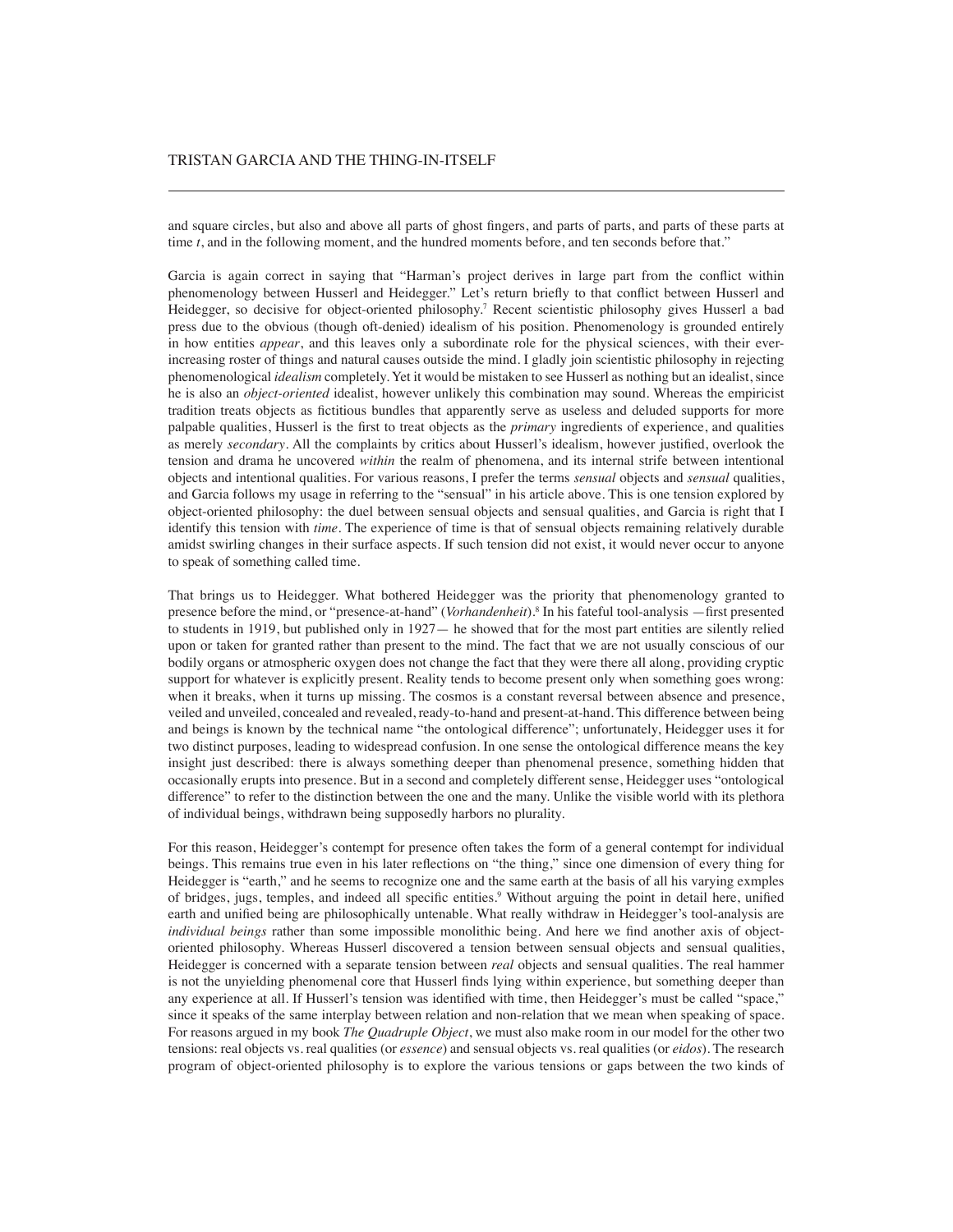objects and two kinds of qualities (yielding *time, space, essence, and eidos*), and to survey the breakdown of these tensions as well (yielding *simulation, allure, causation, and theory*). Let this suffice as a quick summary both of my debt to the phenomenological tradition and my attempt to capitalize on that debt.

But phenomenology was not the first-object oriented tradition in philosophy, nor was it even alone in the twentieth century. The honor of being the first such tradition surely belongs to Aristotle's philosophy of substance, which Garcia rightly links with my own object-oriented stance. The pre-Socratic philosophers, for all their differences, were *underminers* of objects (my term) who reduced objects to that which is *less-thanobjects* (Garcia's term). Mid-sized everyday entities such as tables, chairs, and trees were reduced either to basic physical elements (water, air, or atoms) or to some formless primordial lump (the *apeiron*). Plato might be taken instead for an *overminer* of objects (my term), someone who reduced them upward to that which is *more-than-objects* (Garcia's term). Individual entities were replaced by their look or form, their *eidos*, and thus individuals were regarded as more or less corrupt instantiations of a perfect form or idea. Specific horses were earthly rubbish in comparison with the ideal form of the horse. Aristotle's genius lay in countering both of these tendencies, allowing neither a downward reduction of horses to water or atoms, or an upward reduction of horses to a universal *eidos* of all horses. Instead, individual things were given the status of primary substances, while Plato's ideas were consigned to derivative status as "secondary" substances. Indeed, individual entities have enjoyed a resurgence in the history of philosophy whenever Aristotle's influence has been in the ascendant (by no means the case in our own era). The problem with the Aristotelian tradition of substance-philosophy is its tendency to privilege what analytic philosophers call "natural kinds." This can be seen clearly in G.W. Leibniz's distinction between "substance" and "aggregate," according to which a man is a substance but a circle of men holding hands is not, or a tree is a substance but the Dutch East India Company is not. This privilege of the natural over the artificial destroys all flatness in ontology, and hence all universality in philosophy. Entities such as the United Nations, the First Armored Division, and the Vodafone Corporation are not given the same status as such supposed simples as humans, horses, and trees. Another problem is Leibniz's Christianized tendency to hold that substances are immortal and cannot be produced after God's initial act of creation, an assumption obviously foreign to Aristotle himself. My position shares with Garcia's (though in very different form) the general aspiration towards a flat ontology that can account for *all* entities, not just a privileged and ultimately fictitious class of natural, simple, or eternal ones.

Another object-oriented trend in twentieth century philosophy was launched by Alfred North Whitehead, and continues today in the increasingly prominent thought of Latour. The strong point of this trend is its elimination in principle of any special role for *humans* in ontology. For Immanuel Kant, the relation between thought and world was always central: to speak of the collision of two rocks could only mean to speak of the phenomenal accessibility of this collision to a human being whose experience was defined by time, space, and the twelve categories, none of them necessarily applicable beyond phenomena to the things-in-themselves. For Whitehead and Latour this human privilege is nowhere to be found, even if some critics of Latour hold that he never fully abandons it.10 Instead, Whitehead and Latour pursue a de-humanized cosmos in which all relations between all entities are on equal footing. The human perception of a tree is no different *in kind* from a bird's or raindrop's collision with a tree, even if the human case turns out to be more intricate and fascinating. All entities are on the same plane in relation to each other, or as Whitehead puts it, in "prehending" each other. We should salute this aspect of the emerging Whitehead/Latour relational ontology, and also salute its refusal to valorize one particular type of entity such as the natural, the simple, or the eternal.11 In principle these philosophies allow us to place supposed "aggregates" such as machines and international banks on the same level as plants, animals, and atoms. What object-oriented philosophy rejects in this philosophical current is its tendency to treat entities as purely relational or agential. For Whitehead, entities turn out to be nothing more than their relations; for Latour, they turn out to be nothing more than the sum total of their effects on other entities. As a result, there are no enduring things for these two philosophers, but only perishing instantaneous "actual occasions" (Whitehead) or actors that exist in one time and one place only (Latour). On this point Whitehead and Latour are closer to Garcia than to me, despite his lack of obvious intellectual debt to either. Like both of these authors, Garcia grants reality to the apple at time  $T_1$  even though he denies reality to an apple-in-itself that would endure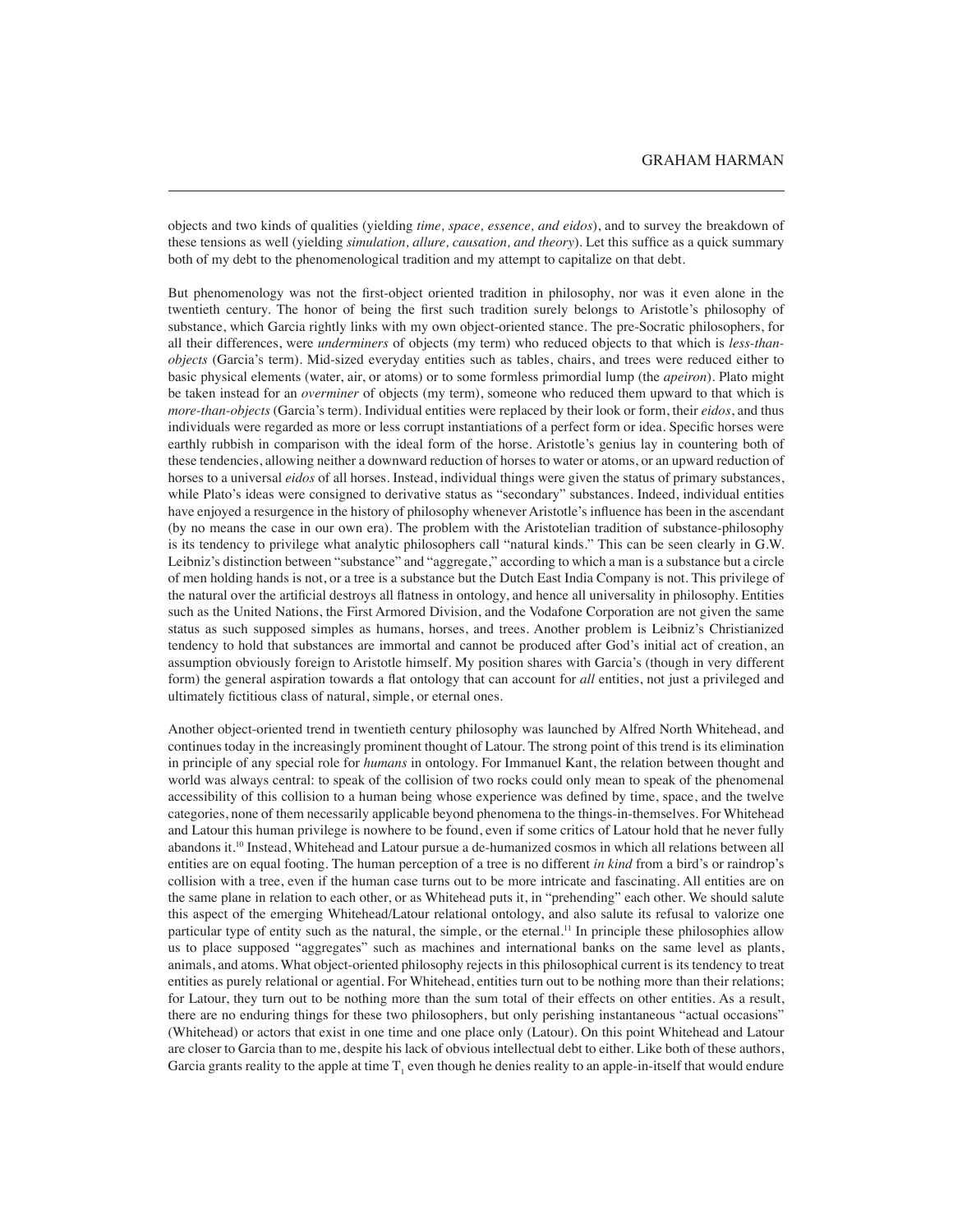despite wildly shifting features at times  $T_1, T_2, T_3, T_4, T_5$ 

By now the reader should have a sense of the basic principles of object-oriented philosophy and how it resembles and differs from Husserlian and Heideggerian phenomenology, Aristotelian philosophies of substance, and the relational philosophies of Whitehead and Latour. Thus we can return to the central point of this article: the similarities and differences between my object-oriented philosophy and the neighboring thought of Tristan Garcia. Though Garcia has already summed up the issue skillfully, I will present the topic from a slightly different angle.

#### 2. OBJECTS AND THE COMPACT

Garcia's commitment to flatness is at first glance more radical than mine; this is especially clear from his lecture on Meinong, but is also visible in his article above. Philosophy must account for everything that exists without reducing anything to its causes, its components, its images, its effects, or anything else. Yet for me this anti-reductionism holds not for everything, but for *objects*, by which I mean unified entities irreducible to any of their specific relations, configurations, positions, or instantiations. The apple *per se* is irreducible to the apple as viewed in shadow from a distance of five meters. The reverse does not hold: the apple at five meters in shadow *is reducible* to the apple *per se*. There is a frank asymmetry here. Garcia is right to say that "our common theoretical opponent is every kind of thinking that denies objecthood to some objects," with the sole difference that I am perfectly happy to say that some things exist but still do not count as objects. They too must be included in philosophy, of course, but this does not entail that they cannot be subordinated to the object as their deeper principle. Garcia worries that this betrays the true Meinongian spirit of flatness by retaining a servant class of "sub-objects," and this point lies at the heart of our philosophical difference. After all, Garcia's call for radical flatness entails that there is "no natural ontological difference or hierarchy between different domains of animate or inanimate, thinkable or unthinkable, objects." More than this, for Garcia all *relations* are flat, to such an extent that the relation between an apple at times  $T_1$  and  $T_2$  is no closer than that between apple  $T_1$  and a bulldog, dragon, or square circle. By contrast, "Harman considers that an object does not relate to its different temporal occurrences in the way that any object relates to any other object. Time [for him] is a privileged relation between certain objects— to be precise, the manifestations of the same sensual object." This is true, though I wouldn't use the term "objects" for the specific profiles of an apple. We might add that for me *space* is also a privileged relation between the same real object and its various manifestations in the sensual realm. Which leads Garcia to pose a reasonable question: "This means that [for Harman] to define the support of identity, [he] must presuppose this identity. I assume that this tree is the same tree in the spring and in the autumn to be able to construct this tree as an object in time. What warrant do I have to assume this?"

My response is that the point is demonstrated in my books rather than simply assumed, and the demonstration can easily be performed again right now. We should first distinguish between the identity of real objects and the identity of sensual ones, since the justifications are different in the two cases. Let's begin with sensual objects. Garcia's question hinges on the apparent fact that the springtime tree and the autumnal tree evidently have very different qualities, and therefore any effort to equate the two trees requires a further leap that amounts to a mere assumption. It is not even necessary to rely on a drastic contrast between spring and autumn, since we might already ask by what right I assume that the tree is the same at dawn, noon, and dusk, or when viewed from every angle of the compass or at every feasible distance. This way of looking at things puts Garcia very close to empiricism. The empiricist would say that we encounter bundles of qualities, which of course are quite specific in every case. The tree always shows a specific aspect, at a specific distance and angle, from a specific height depending on my physical size, in a specific mood, and in an exact set of specific relations to all other objects in my field of experience. For the empiricist these utterly concrete appearances are primary, and only derivatively can I infer (or assume) that one and the same apple is responsible for a series of similar appearances which recur so often that the unified "tree" is habitually taken for a familiar durable personage in the world. For Latour (an empiricist in the sense of William James rather than David Hume), the tree is derivative of its tree-*effects* rather than its tree-qualities. But for Latour as for Whitehead, the absolute concreteness of the tree at any instant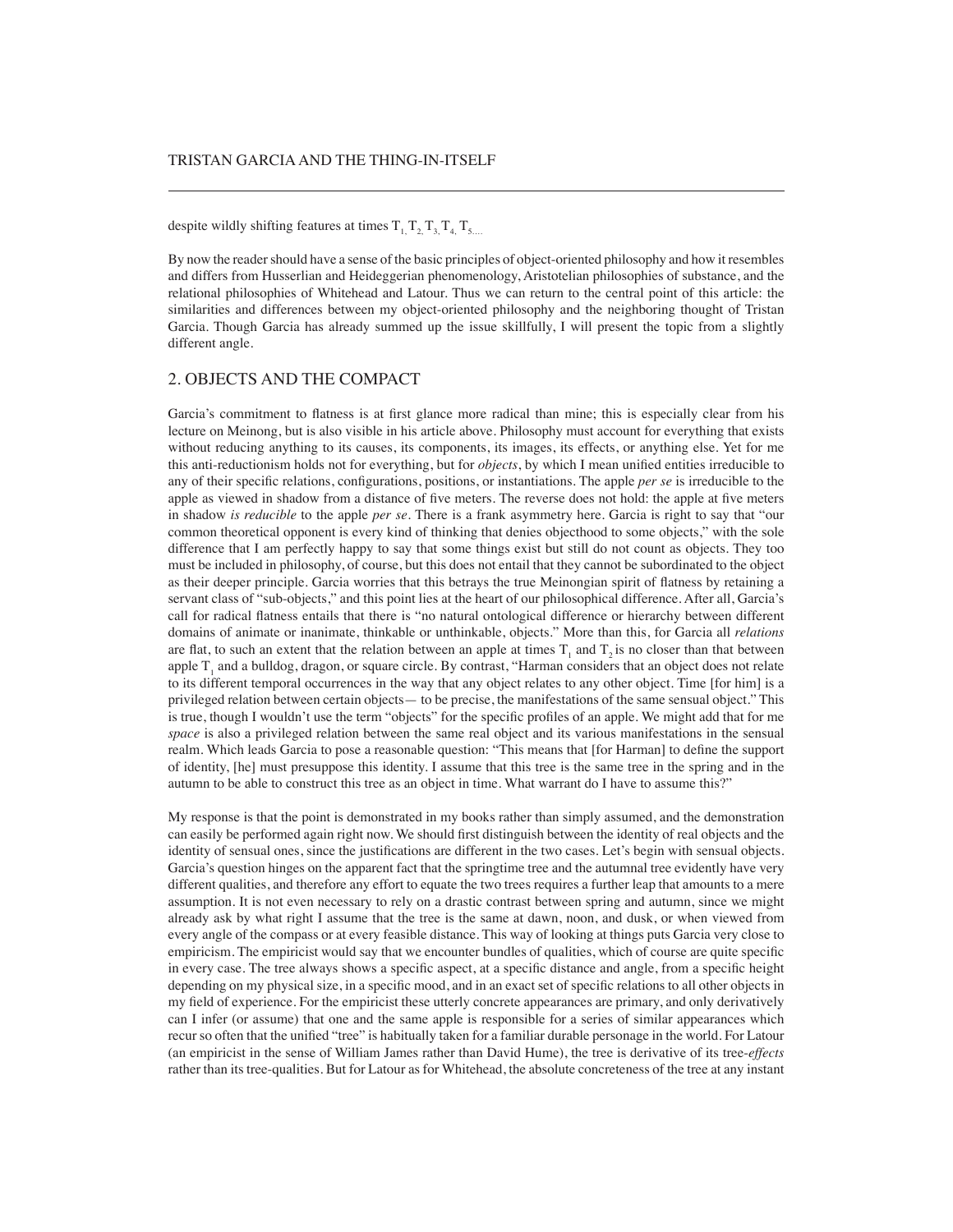comes before any hypothesis of an underlying tree that can shift between numerous different times of year. The same is true of Garcia's position, whose flat ontology makes room for all the various incarnations of trees at different moments, but not for a tree lying deeper than these moments and capable of enduring from one to the next.

Yet the basic philosophical gesture of Husserl is to reverse this situation completely. For Husserl it would be phenomenologically false to say that I see varying tree-apparitions at times  $T_1, T_2, T_3, T_4, T_5...$  and then naively posit or assume an underlying object to link them. Instead, I look straight through the details of these appearances and directly grasp the tree as a unit, recognizing it as the same tree regardless of its shifting adumbrations. What is the justification for this privileging of intentional/sensual objects over their shifting adumbrations? The sole justification lies in the fact that this is how experience works; since we are dealing here only with sensual objects, which exist only for me the observer, experience itself is the final court of appeal.  $12$  In the sensual realm the empiricists are wrong to assume that the world is made up primarily of highly defined situations or phenomena and that the underlying objects in those situations are nothing more than naively posited substrata. We must admit that Garcia's motives are both clear and admirable. Object-oriented philosophy denies that a tree can be reduced either downward to its chemical composition or upward to its current use by landscapers, and Garcia holds in analogous fashion that the anti-reductionism should not stop there: we should not reduce the tree at  $T_1$  to a mere sub-object of the tree *per se*. This position initially seems more consistent and certainly more radical than my own. But this apparent consistency comes at a price, as we will see.

Garcia's claim that we cannot assume the existence of an identical tree-object lying behind concrete manifestations might also be turned against the existence of real objects no less than sensual ones. For example, by what right can we assume that *one and the same* subterranean hammer was first working flawlessly, then missing, then explicitly broken? Why not treat these as three concretely different entities, rather than superstitiously posit a single hammer-in-itself concealed behind them all, as if in adherence to Western noun-verb grammar? A moment ago I tried to show that the unity of the *sensual* object behind numerous manifestations is experienced directly; the empiricist wish to treat the tree at times  $T_1, T_2, T_3...$  as separate entities linked only via assumption is based on an unjustified theoretical decision that the object must change whenever any of its qualities change. But the criterion of direct access does not also hold for *real* objects. By definition, the unity of the real object behind multiple manifestations cannot be experienced directly at any time, and therefore can only be deduced. We can state this deduction in the form of a *reductio ad absurdum*: if there were no hidden hammer-in-itself, but only a series of determinate hammer-manifestations, then no change could ever occur in the world. For every manifestation would already be all that it is, holding no surplus in reserve that could surge forth in a later moment and be expressed in the world. The fact that there is change in the world shows that something lies behind any manifestation (this is essentially the same argument as Heidegger's against Husserl) and is capable of manifesting differently under different circumstances.

By contrast, Garcia's position entails the denial of any hidden reservoir of the in-itself deeper than any concrete manifestation. The tree at T<sub>1</sub> and the tree at T<sub>1</sub> have no closer relationship than that between the tree at T<sub>1</sub> and ice cream, a black hole, or a unicorn. At first this might sound like a radical commitment to the idea that relations are external to their terms, and might therefore seem to be a celebration of individual objects on a flat and democratic plane, in sheer autonomy from each other. But Garcia's position is less flat than it seems, since it "make[s] room for neither an accessible nor inaccessible in-itself." He treats objects as *the difference* between that-which-is-in-them and that-in-which-they-are, between their internal components and their external contexts. For purposes of comparison, my own model holds that a tree is more than its molecules and less than its current appearance and use. Although Garcia initially seems to agree on this point, by making the object the *difference* between that which is in it and that in which it is, rather than avoiding both undermining and overmining (as I aim to do) he seems to perform both reductive operations simultaneously. For if a tree is the *difference* between its physical components and its current contextual position, then it will be hyper-sensitively dependent on both of these. To remove one needle from the pine tree will obviously change the "difference"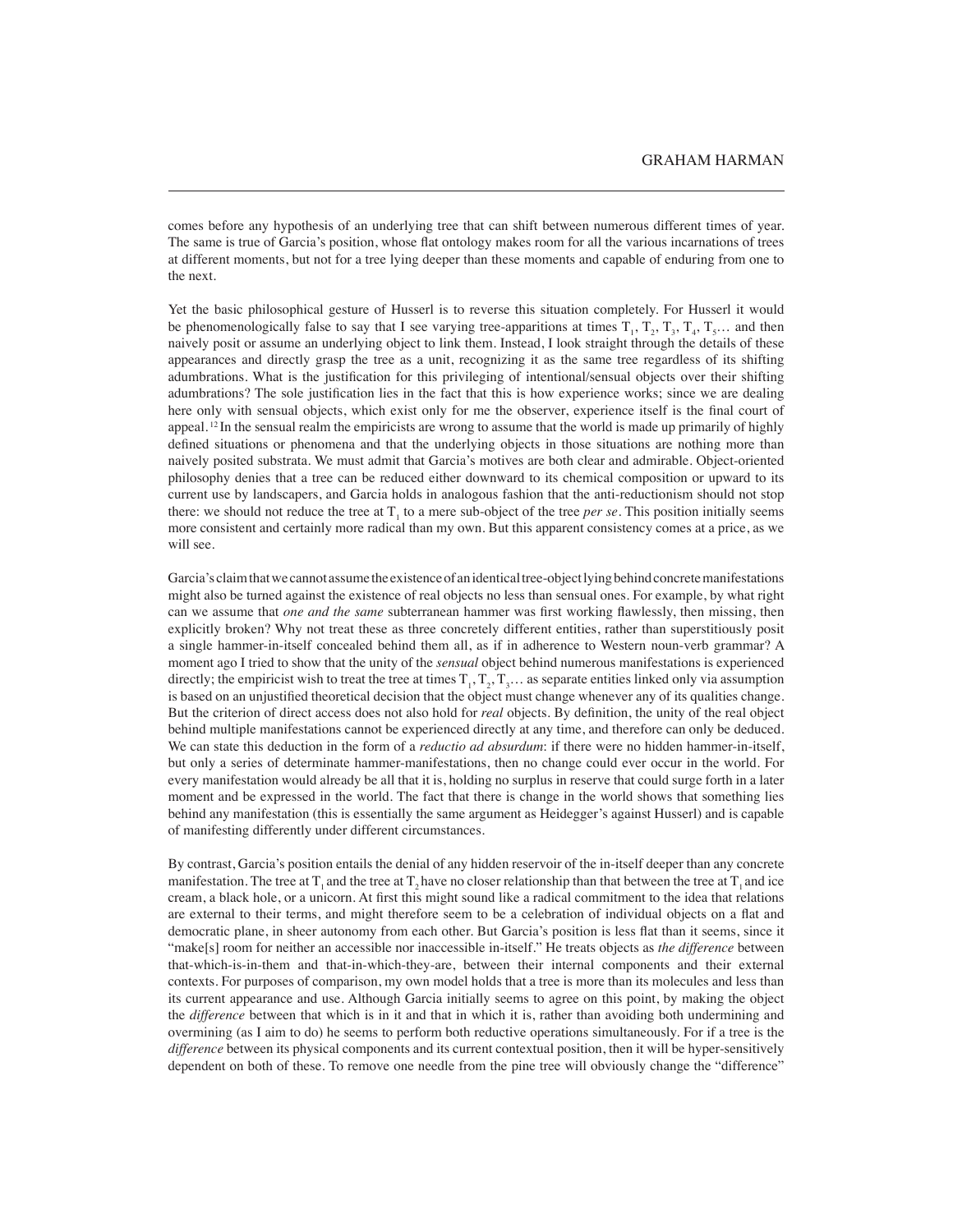## TRISTAN GARCIA AND THE THING-IN-ITSELF

between the tree's parts and its environment, and the same holds true if another nearby tree is knocked down. The only way to prevent such ontological hypersensitivity is to accept a tree-in-itself midway between the two extremes that is not overly sensitive to all changes in those extremes. But by excluding the thing-in-itself from the outset, Garcia ends up with a blatantly *relational* ontology, since objects will now inevitably shift whenever their inner or outer relations shift. I have argued against relational ontology for other reasons, but Garcia might have been expected to reject it due to his initial commitment to flatness. Despite his apparent celebration of an ontology more inflationary than Meinong's, Garcia excludes an entire class of entities from his world: objectsin-themselves not exhausted by their current relations. Instead of saying that the tree *per se* and the tree at  $T<sub>1</sub>$ are equally real, he denies the tree *per se* altogether, thereby showing as much hostility to non-relational objects as either Whitehead or Latour.

Thus it is not entirely accurate when Garcia portrays our respective views on objects and events as if they were the same. As he puts it: "Harman and I share the idea that what one calls 'object' (or 'thing,' in my case) is primarily what every operation of the division of the world, of the real, of the cosmos, and of that which is, rests on. One may divide the world into events, but one will end up attributing to these events the same properties attributed to objects." In *Forme et objet* Garcia treats the relation between objects and events in a subtle manner, so I would not wish to oversimplify his understanding of these terms. But it seems clear that his notion of an object (as the difference between that which exists in it and that in which it exists) is a better match for my conception of an *event*, given the utter concreteness of a tree at any time T<sub>1</sub> Both kinds of objects recognized by my model, the real and the sensual, are partially indeterminate with respect to their exact properties, and therefore are incommensurable with any concrete event. By contrast, Garcia's objects might better be termed "events," at least in the sense in which I use that term. The price Garcia pays for insisting that events not become sub-objects is that objects as things-in-themselves are banished from the cosmos altogether. Flatness is maintained only on the condition that every *en soi* is extinguished.

I will end this response with one observation and one minor correction to Garcia's otherwise very accurate depiction of my philosophy. Garcia is right that I have no real concept of the negative, given my lack of influence by the dialectical tradition. What is particular to Garcia's conception of the negative is that every thing exists in its opposite: the world. "Each thing –whether it is my finger or my hand or a table– is a 'thing' insofar as it is alone, that is, a *solitary* thing existing only in its negative. The table is only something, in the widest and least determinate sense, when it is comprehended in *everything that is not the table*." Here we find Garcia's vivid contrast between thing and object, around which his entire book is structured according to a twofold split in the table of contents. Thing vs. object is not a taxonomy of two different kinds of entities, but two ways in which every entity can be considered. For Garcia, the thing is solitary, alone in its contrast with everything else– the world. An object is an entity insofar as it is not solitary, but engaged in determinate relations with other objects, either comprehending or comprehended by them. Ultimately, all these objects combine into what Garcia calls the "universe" (and if Garcia is right that we both allow for an infinite downward regress of objects but not an infinite upward progress, he neglects to note the difference that I have no concept of "universe," since I do not agree that all objects combine into a single super-large object). I am not convinced by Garcia's argument that the in-itself is impossible insofar as "if there were a thing-in-itself, it could only be in-itself in the world, that is, in something other than itself. Therefore, no in-itself exists *in itself."* This argument only works if we accept Garcia's notion that the thing must have an active relation to world as its form or other, rather than this other being merely conceptually derived. And here we see further evidence of how I am less dialectical than Garcia, since the dialectic is primarily concerned with the negativity inherent in our *thought* of things, rather than the things in their own right. I see no reason to believe that things in their own right have any contact with a negative. A chair or goose has no need of "world" as its negative form or other in order to be an individual being.

But what really interests me here is the historical novelty of Garcia's idea of world. As he sees it, all things share the same world. World is the uniquely special non-thing to which all things in their solitude are related. In the history of philosophy such appeals to a non-thing or super-thing shared by all entities is usually meant to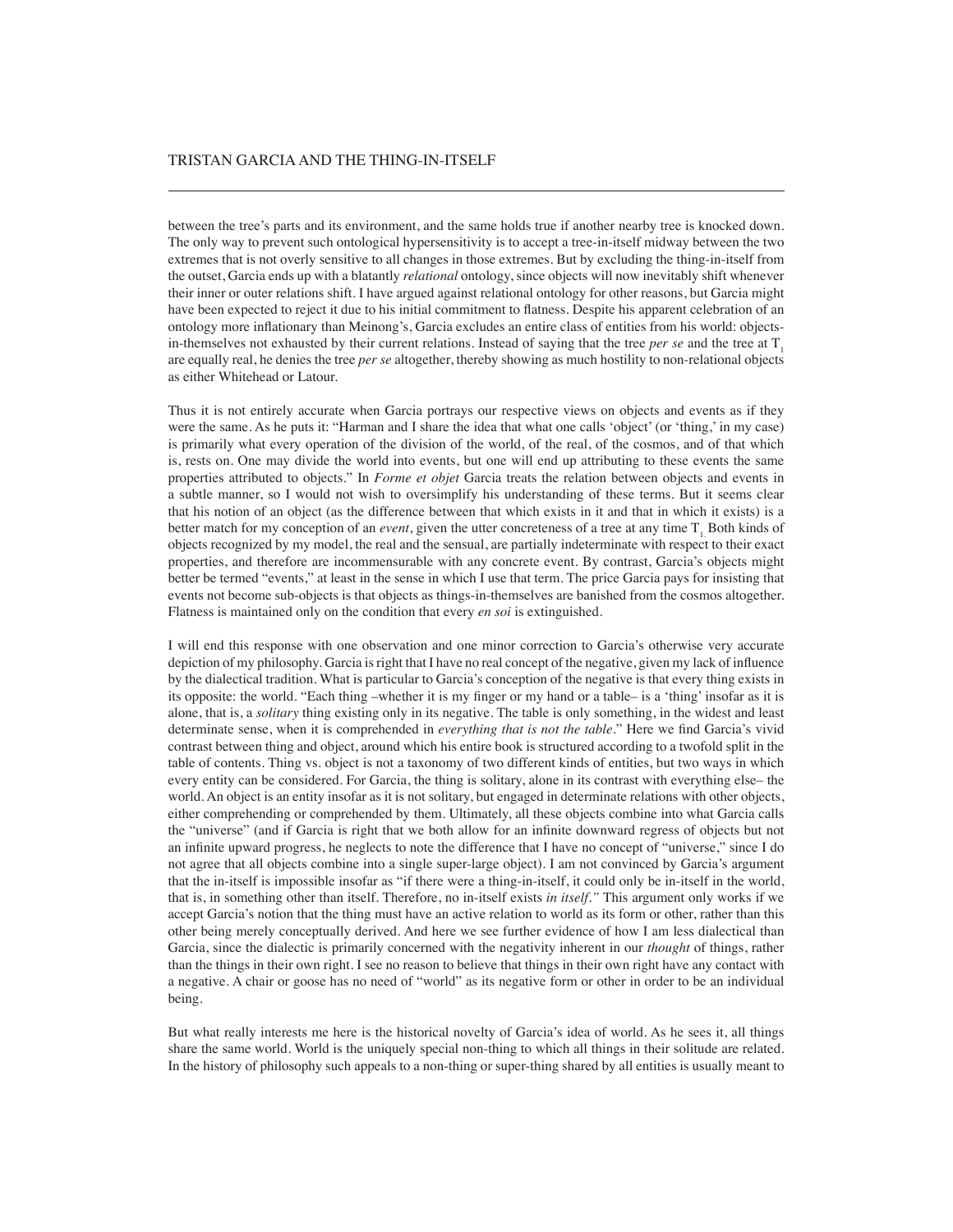allow that non-thing be a bridge shared by all things and letting them enter into relation with each other. This is true for instance in the occasionalist tradition, in which the impossible causal relations between things are saved only the presence of God as a universal causal mediator through which alone things come into contact. But Garcia, for perhaps the first time in the history of philosophy, makes the opposite move. For him unlike for me, objects do not mutually withdraw, and thus they have no problem making direct causal contact. Rather than the universal non-thing being a God that links the unlinked, Garcia's universal non-thing is a world that separates that which is *already* linked, walling off all things in individual solitude for the first time. I am still unsure what this world is supposed to accomplish, but there may be further twists to come in Garcia's future development of the concept.

I will end with one small point of disagreement with Garcia's presentation of my position. He writes that "Harman's real object is in-itself, and his sensual object is in what perceives it. For me, an thing is outside of itself, in the world, and an object is in another thing." Garcia's point here is to show his similarity of outlook with my own, before going on to note correctly "a kind of tonal difference" between our respective positions. However, for me the sensual object is not in the real object that perceives it, but in a larger real object that contains *both* the sensual object and the real object that perceives it. This is my attempt to do justice to Husserl's insight that intentionality is both one and two. My encounter with the sensual tree is not contained in the real object me, but in the compound object formed from both me and the tree as its components, and the real me and the sensual tree are both contained in this larger object. What this means is that Garcia's treatment of all relations as part-whole relations does not differentiate his position from my own, since I too treat the two terms of perception as parts on the interior of a whole that cannot be identified with either of them. It is true, nonetheless, that Garcia's model of part and whole comes from set theory while mine is much closer to the Husserl of the *Logical Investigations*, with perhaps a dash of panpsychism added (or "polypsychism," as I prefer).

Garcia states correctly that "[Harman] also never goes so far as to discuss, as I attempt to do, definitions of the human species, speciesism and antispeciesism, social classes, gender, or racialism– all kinds of discussions that concern less the 'objects' than the objective classifications applied to living things or to society." I see this less as a temperamental or intellectual distinction than as a sheer personal achievement by Garcia. Whereas the older Speculative Realists have often procrastinated, treading cautiously towards full-blown systems, the younger Garcia has simply taken the bull by the horns and given us a system in one shot. This boldness will not be the least of the lessons we learn from him.

Another crucial aspect of Garcia's philosophy is his conception of intensity, which feeds directly into his concept of time. But since this is the aspect of philosophy that I understand the least, and since I do not yet see how something can be more or less itself in a philosophy where all adumbrations are created equal, I will leave this theme for another day. Experience has taught me that the first attempts at dialogue with a neighboring philosophy never quite grasp the key differences clearly enough, so that several years are necessary for a dialogue or debate to take shape. This is why I consider the present response nothing more than an early attempt at orientation, not only for the reader, but even for myself.

GRAHAM HARMAN is Professor in the Department of Philosophy at the University of Cairo, and the author of nine books, including *The Quadruple Obect* (Zero Books, 2011) and *Quentin Meillassoux: Philosophy in the Making* (Edinburgh University Press, 2011).